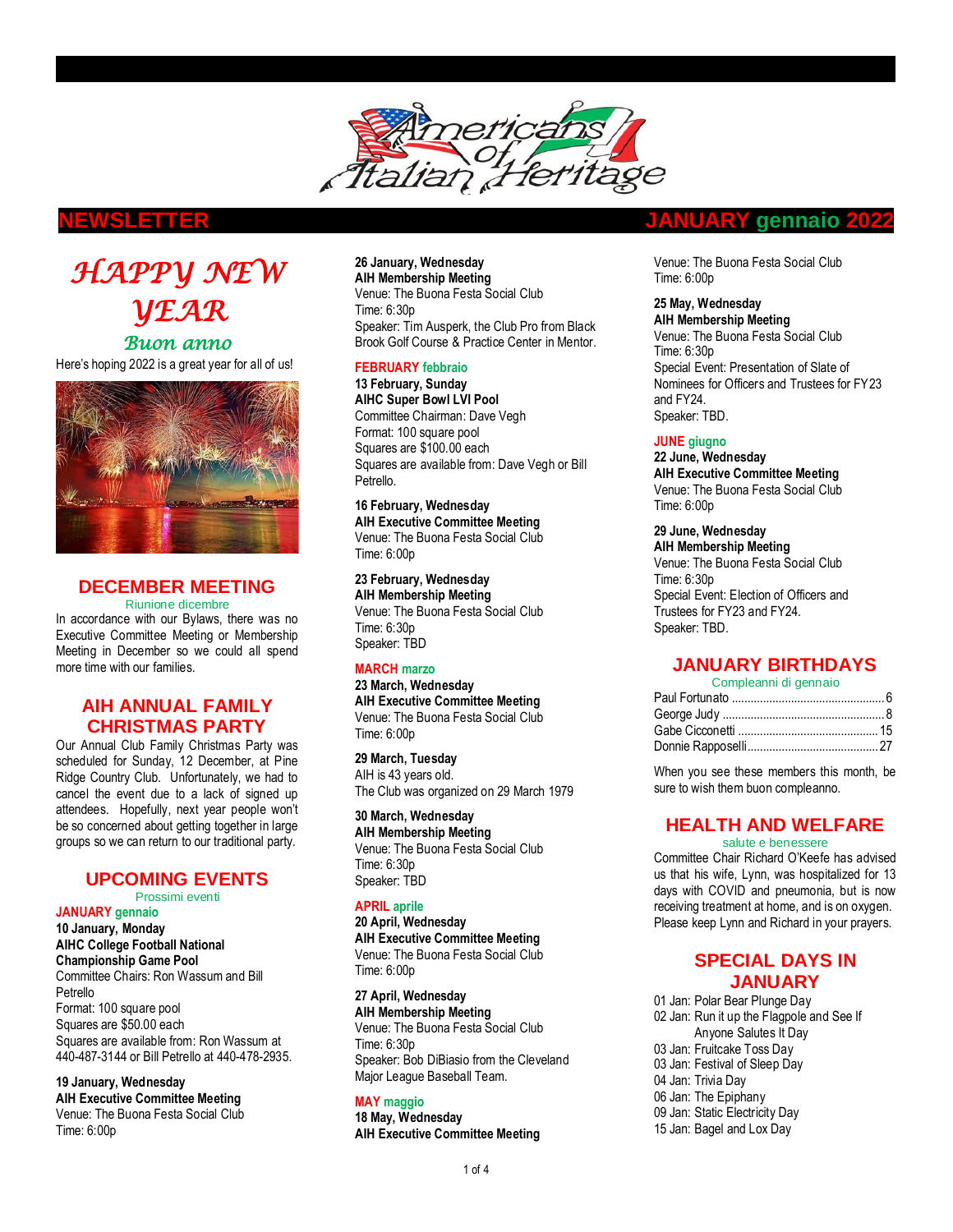

17 Jan: Ditch Your New Year's Resolution Day 19 Jan: Popcorn Day 21 Jan: Squirrel Appreciation Day 27 Jan: Chocolate Cake Day *The above information was obtained from timeanddate.com/holidays/fun* 

## **ELECTION OF OFFICERS AND TRUSTEES**

The biennial election of AIH Officers and Trustees will occur this year in June. This will be for a term from 1 July 2022 thru 30 June 2024.



The Slate of Nominees running for the Officers and Trustees positions will be presented at the May 2022 Membership Meeting. The election will be held at the June 2022 Membership Meeting.

The Chairman of the Nominations Committee is Bob Studniarz. If you would like to be a part of this committee or would like to be a Nominee for one of the positions, please contact Bob Studniarz at 440-567-4344 or [RStudniarz54@outlook.com](mailto:RStudniarz54@outlook.com)

## **6 JANUARY FEAST OF THE EPIPHANY**

Epiphany, also known as Theophany in the east, is a Christian [feast day](https://en.wikipedia.org/wiki/Feast_day) that celebrates the revelation [\(theophany\)](https://en.wikipedia.org/wiki/Theophany) of God [incarnate](https://en.wikipedia.org/wiki/Incarnation_(Christianity)) as [Jesus Christ.](https://en.wikipedia.org/wiki/Jesus_Christ)

In [Western Christianity,](https://en.wikipedia.org/wiki/Western_Christianity) the feast commemorates principally (but not solely) the visit of [the Magi](https://en.wikipedia.org/wiki/Biblical_Magi) to the [Christ Child,](https://en.wikipedia.org/wiki/Christ_Child) and thus Jesus Christ's physical manifestation to the [Gentiles.](https://en.wikipedia.org/wiki/Gentile) It is sometimes called Three Kings' Day, and in some traditions celebrated as [Little](https://en.wikipedia.org/wiki/Little_Christmas)  [Christmas.](https://en.wikipedia.org/wiki/Little_Christmas) Moreover, the feast of the Epiphany, in some [denominations,](https://en.wikipedia.org/wiki/Christian_denominations) also initiates the liturgical season o[f Epiphanytide.](https://en.wikipedia.org/wiki/Epiphanytide)

[Eastern Christians,](https://en.wikipedia.org/wiki/Eastern_Christians) on the other hand, commemorate the [baptism of Jesus](https://en.wikipedia.org/wiki/Baptism_of_Jesus) in the [Jordan River,](https://en.wikipedia.org/wiki/Jordan_River) seen as his manifestation to the world as the [Son of God.](https://en.wikipedia.org/wiki/Son_of_God) The spot marked by [Al-Maghtas](https://en.wikipedia.org/wiki/Al-Maghtas) in [Jordan,](https://en.wikipedia.org/wiki/Jordan) adjacent to [Qasr al-](https://en.wikipedia.org/wiki/Qasr_al-Yahud)[Yahud](https://en.wikipedia.org/wiki/Qasr_al-Yahud) in the [West Bank,](https://en.wikipedia.org/wiki/West_Bank) is considered to be the original site of the baptism of Jesus and the ministry o[f John the Baptist.](https://en.wikipedia.org/wiki/John_the_Baptist) 

The traditional date for the feast is January 6. However, since 1970, the celebration is held in some countries on the Sunday after January 1. Those Eastern Churches which are still following the [Julian calendar](https://en.wikipedia.org/wiki/Julian_calendar) observe the feast on what, according to the internationally used [Gregorian calendar,](https://en.wikipedia.org/wiki/Gregorian_calendar) is January 19, because of the current 13-day difference between the Julian and Gregorian calendars.



In many Western Christian Churches, the eve of the feast is celebrated as [Twelfth Night](https://en.wikipedia.org/wiki/Twelfth_Night_(holiday)) (Epiphany Eve). The Monday after Epiphany is known as [Plough Monday.](https://en.wikipedia.org/wiki/Plough_Monday) 

Popular Epiphany customs include [Epiphany](https://en.wikipedia.org/wiki/Star_singers)  [singing,](https://en.wikipedia.org/wiki/Star_singers) [chalking the door,](https://en.wikipedia.org/wiki/Chalking_the_door) [having one's house](https://en.wikipedia.org/wiki/House_blessing)  [blessed,](https://en.wikipedia.org/wiki/House_blessing) consuming [Three Kings Cake,](https://en.wikipedia.org/wiki/Three_Kings_Cake) [winter](https://en.wikipedia.org/wiki/Winter_swimming)  [swimming,](https://en.wikipedia.org/wiki/Winter_swimming) as well as attending [church](https://en.wikipedia.org/wiki/Church_service)  [services.](https://en.wikipedia.org/wiki/Church_service) It is customary for Christians in many localities to remove their [Christmas decorations](https://en.wikipedia.org/wiki/Christmas_decorations) on Epiphany Eve (Twelfth Night), although those in other [Christian countries](https://en.wikipedia.org/wiki/Christian_state) historically remove them on [Candlemas,](https://en.wikipedia.org/wiki/Candlemas) the conclusion of Epiphanytide. According to the first tradition, those who fail to remember to remove their Christmas decorations on Epiphany Eve must leave them untouched until Candlemas, the second opportunity to remove them; failure to observe this custom is considered inauspicious. *Above information obtained from Wikipedia, 2021*

### **JANUARY IN ITALY**

**The Weather in Italy in January** On average, January is the coldest month in Italy. It's also the snowiest month in the

## **NEWSLETTER JANUARY gennaio 2022**

mountains, with an average of 11 inches of snowfall in cities and villages in the Dolomites to the Alps to the Apennines.

Northern Italy is frigid in January. While cities like Milan, Turin, Venice, and Bologna enjoy highs in the low 40s°F and lows around freezing, upper elevations in the mountains can see average highs and lows well below freezing.

January in Central Italy is also very cold. While it can be mild in the region during January, with highs averaging in the low 50s°F, it can also be bone-chilling. The lowest temperature ever recorded in Tuscany was in Firenzuola (near Florence) in January 1985, when temperatures plunged to -15°F. Florence and Rome average 8-10 days of precipitation during January, but it is usually rain or freezing rain rather than snow.

Southern Italy is cold but relatively mild compared to the rest of the peninsula during January. Highs in Naples, Palermo, and Cagliari average in the mid- to upper-50s °F, with lows in the high 30s to upper 40s °F. The region averages 8-9 days of rain in January and rarely sees snow.

#### **Holidays and Festivals, in Italy in January January 1 – New Year's Day**

New Year's Day is a national holiday in Italy. Most shops, museums, restaurants, and other services will be closed so that everyone can recover from New Year's Eve Festivities. In Rome, for example, it's typical to spend New Year's Day taking a relaxing stroll with the family in th[e Villa Borghese.](https://www.italofile.com/new-years-day-in-villa-borghese/)

While most take the cue to relax on January 1st, there are exceptions. In Venice, some bathers take a morning dip in the chilly waters of the Lido. Meanwhile, a few daredevil Romans take a New Year's Day dive off the Ponte Cavour into the frigid and murky water of the Tiber River.

#### **January 6 – Epiphany and Befana**

A national holiday, Epiphany is officially the 12th day of Christmas and one on which Italian children celebrate the arrival of La Befana, a good witch. Venetians celebrate the day with a costumed [Regatta of Befane](https://www.italofile.com/regata-della-befana-venice/) on the lagoon.

While secular activities abound on this day, including the beginning of the winter sales, there are indeed religious events to mark the arrival of the Three Kings. Many churches and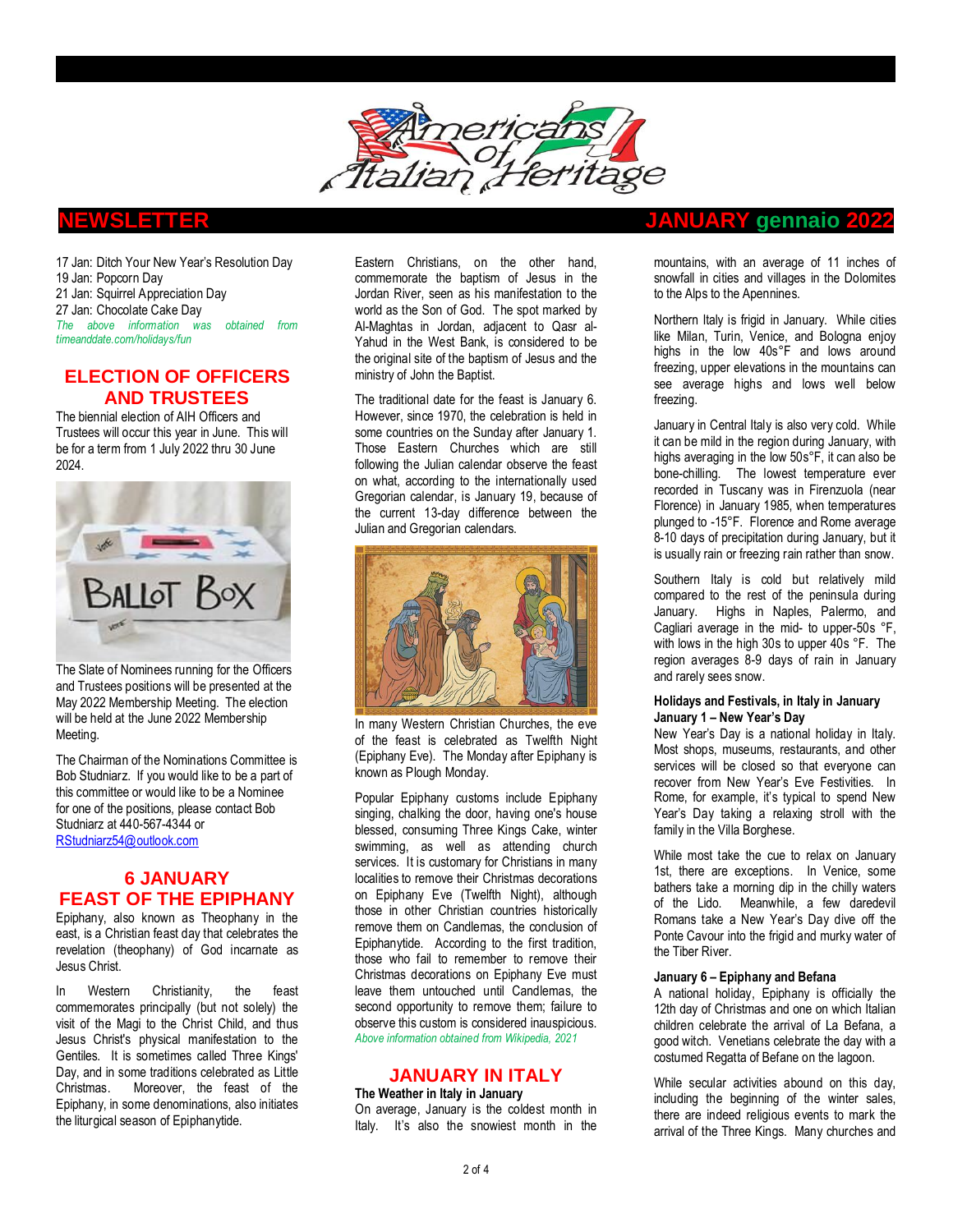

communities throughout Italy perform living nativities for Epiphany. And *presepi*, those diorama-style nativity scenes common in every church, are still on display on January 6.

In the [Vatican City,](https://www.italofile.com/destinations/rome/vatican-city/) prior to a special Epiphany mass by the Pope in Saint Peter's, a procession of hundreds of people dressed in medieval costumes walk along the Via delle Consolazioni, the wide avenue leading up to the Vatican, carrying symbolic gifts for the pontiff.

[Florence](https://www.italofile.com/italian-cities-and-regions/tuscany/florence/) also holds a costumed parade, which goes from Palazzo Pitti to Piazza della Sigoria and then finishes at the Duomo.

#### **January 17 – Saint Anthony's Day (Festa di San Antonio Abate)**

The Feast Day of Saint Anthony Abbott celebrates the patron saint of butchers, domestic animals, basket makers, and grave diggers. In Rome, for example, this feast day is celebrated at the church of Sant'Antonio Abate on the Esquiline Hill and the traditional "Blessing of the Beasts" that accompanies this day takes place in the nearby Piazza Sant'Eusebio.

In the Assisi hamlet of Santa Maria degli Angeli, the Feast Day of Sant'Antonio Abate is known as the [Piatto di Sant'Antonio](https://www.italofile.com/blessing-the-animals-in-assisi-on-the-feast-day-of-santantonio-abate/) and includes a large procession of locals in 19th century period costumes and a parade of horses and other domesticated animals.

Elsewhere in Italy, [particularly in the south,](https://www.italymagazine.com/featured-story/feast-santantonio-abate) Sant'Antonio Abate is celebrated with bonfires, owing to the saint's association with the *Fuoco di Sant'Antonio*, [Saint Anthony's](https://www.ancient.eu/St_Anthony) fire, another name for the disease of Shingles.

*The above information was obtained from italofile.com/january-italy/*

## **THE HISTORY OF OUR CALENDAR**

The history of calendars, that is, of people creating and using methods for keeping track of days and larger divisions of time, covers a practice with ancient roots.

Archeologists have reconstructed methods of [timekeeping](https://en.wikipedia.org/wiki/Timekeeping) that go back to prehistoric times at least as old as the [Neolithic.](https://en.wikipedia.org/wiki/Neolithic) The natural units for timekeeping used by most historical societies are the [day,](https://en.wikipedia.org/wiki/Day) the [solar year](https://en.wikipedia.org/wiki/Solar_year) and the [lunation](https://en.wikipedia.org/wiki/Lunation) or lunar year. [Calendars](https://en.wikipedia.org/wiki/Calendar) are explicit

schemes used for timekeeping. The first historically attested and formulized calendars date to the [Bronze Age,](https://en.wikipedia.org/wiki/Bronze_Age) dependent on the development of [writing](https://en.wikipedia.org/wiki/Bronze_Age_writing) in the [ancient Near](https://en.wikipedia.org/wiki/Ancient_Near_East)  [East.](https://en.wikipedia.org/wiki/Ancient_Near_East) The [Sumerian calendar](https://en.wikipedia.org/wiki/Sumerian_calendar) was the earliest, followed by the [Egyptian,](https://en.wikipedia.org/wiki/Egyptian_calendar) [Assyrian](https://en.wikipedia.org/wiki/Assyrian_calendar) and [Elamite](https://en.wikipedia.org/wiki/Elamite) calendars.

A larger number of calendar systems of the ancient Near East appear in the [Iron Age](https://en.wikipedia.org/wiki/Iron_Age) archaeological record, based on the Assyrian and [Babylonian calendars.](https://en.wikipedia.org/wiki/Babylonian_calendar) This includes the calendar of the [Persian Empire,](https://en.wikipedia.org/wiki/Achaemenid_Empire) which in turn gave rise to the [Zoroastrian calendar](https://en.wikipedia.org/wiki/Zoroastrian_calendar) as well as th[e Hebrew calendar.](https://en.wikipedia.org/wiki/Hebrew_calendar)

Calendars in antiquity were usually [lunisolar,](https://en.wikipedia.org/wiki/Lunisolar) depending on the introduction of [intercalary](https://en.wikipedia.org/wiki/Intercalary_month)  [months](https://en.wikipedia.org/wiki/Intercalary_month) to align the solar and the lunar years. This was mostly based on observation, but there may have been early attempts to model the pattern of intercalation algorithmically, as evidenced in the fragmentary 2nd-century [Coligny calendar.](https://en.wikipedia.org/wiki/Coligny_calendar) Nevertheless, the Roman calendar contained very ancient remnants of a pre-Etruscan 10-month solar year.

The Roman calendar was reformed by [Julius](https://en.wikipedia.org/wiki/Julius_Caesar)  [Caesar](https://en.wikipedia.org/wiki/Julius_Caesar) in 45 BC. The [Julian calendar](https://en.wikipedia.org/wiki/Julian_calendar) was no longer dependent on the observation of the new moon but simply followed an algorithm of introducing a leap day every four years. This created a dissociation of the calendar [month](https://en.wikipedia.org/wiki/Month) from the [lunation](https://en.wikipedia.org/wiki/Lunation) or lunar month.



In the 11th century in [Persia,](https://en.wikipedia.org/wiki/Iran) a calendar reform led by [Khayyam](https://en.wikipedia.org/wiki/Omar_Khayyam) was announced in 1079, when the length of the year was measured as 365.24219858156 days. Given that the length of the year is changing in the sixth decimal place over a person's lifetime, this is outstandingly accurate. For comparison the

## **NEWSLETTER JANUARY gennaio 2022**

length of the year at the end of the 19th century was 365.242196 days, while today it is 365.242190 days.

The [Gregorian calendar](https://en.wikipedia.org/wiki/Gregorian_calendar) was introduced as a refinement of the Julian calendar in 1582, and is today in worldwide use as the "*de facto"* calendar for secular purposes. The primary difference between the Julian Calendar and the Gregorian Calendar is that the Julian Calendar was based on a year being 365.25 days. The Gregorian Calendar is more accurately based on a year being 365.2425 days. Both calendars had a leap year every four years to account for the fraction of a day.

The term *calendar* itself is taken from the *[calends](https://en.wikipedia.org/wiki/Calends)*, the term for the first day of the month in the [Roman calendar,](https://en.wikipedia.org/wiki/Roman_calendar) related to the verb *calare*" to call out", referring to the calling or the announcement that the new moon was just seen. Latin *calendarium* meant "account book, register", as accounts were settled, and debts were collected on the calends of each month.

The Latin term was adopted in [Old French](https://en.wikipedia.org/wiki/Old_French) as *calendier* and from there into [Middle English](https://en.wikipedia.org/wiki/Middle_English) as *calender* by the 13th century. The spelling *calendar* is from Early [Modern English.](https://en.wikipedia.org/wiki/Early_Modern_English)

An alternative hypothesis connects "calendar" with *[koledari](https://en.wikipedia.org/wiki/Koledari)* in Slavic, pre-Christian tradition, which was later incorporated into Christmas. *Kolo* means "circle, cycle" and *dar* means "a gift".

*Above information obtained from Wikipedia, 2021*

## **IN MEMORIAM**

The following is a list of members and relatives of members who either passed away or had serious health issues in 2021:

#### **January**

• Frank Stinziano and his wife both contracted COVID.

#### **March**

• Vince Granito passed away.

#### **September**

- Bob Studiers cousin Joe Jerome passed away.
- Art Montoni's Mother-in-Law, Abbondanza Pilla passed away.

### **October**

• Mario Fioritto's cousin, Mike Fioritto passed away.

## **December**

• Bob Andreano had knee surgery.